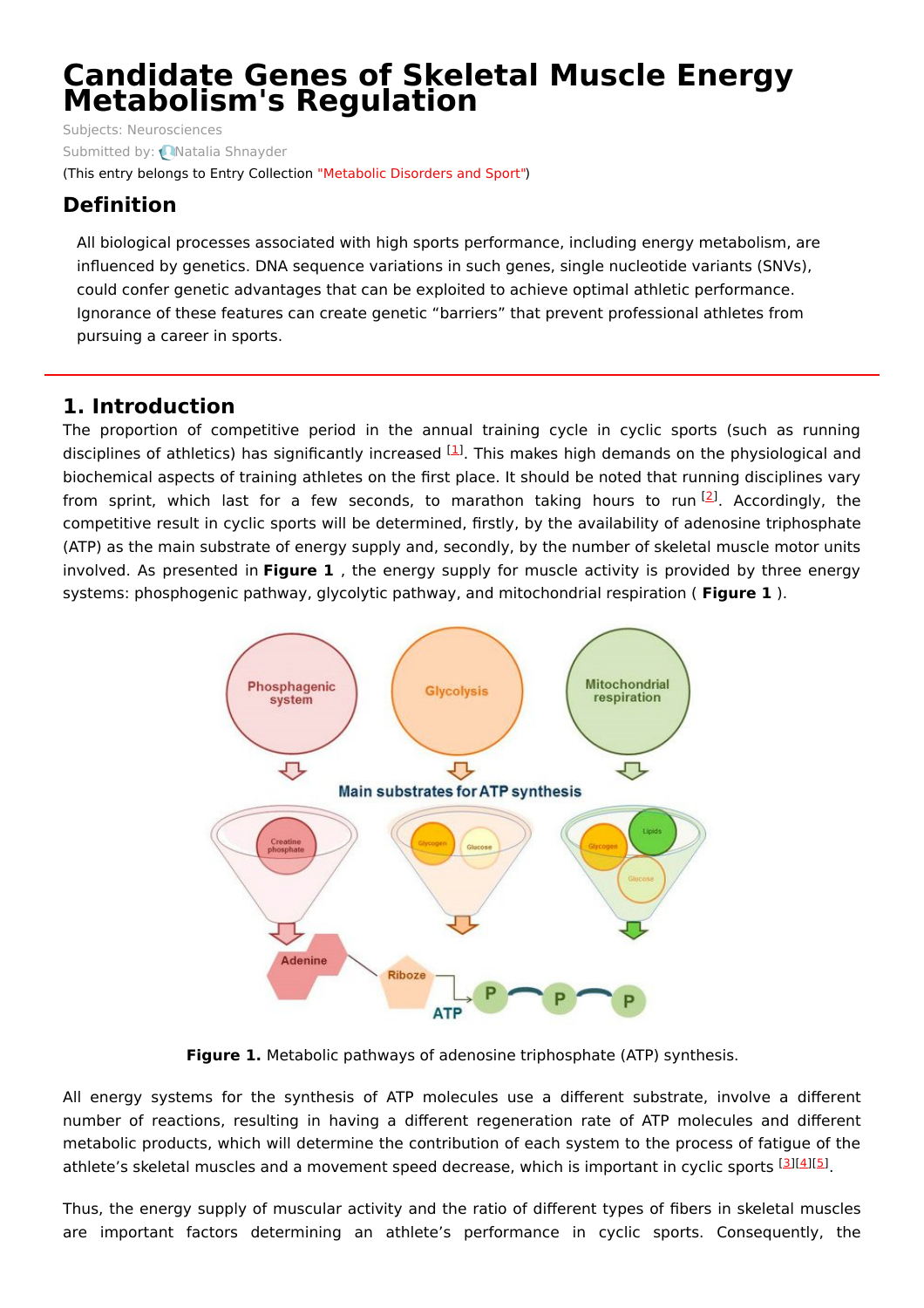identification of genetic markers, single nucleotide variants (SNVs), associated with the metabolic and contractile efficiency of skeletal muscles is a priority area of sports genetics. The identification of an athlete's predisposition to better tolerance of anaerobic or aerobic loads contributes to the rational choice of sports loads and the prevention of sports injuries <sup>[[5](#page-2-4)]</sup>.

Objective of the thematic review—to conduct a research on candidate genes associated with regulation of skeletal muscle energy metabolism in athletes.

## **2. Development and Findings**

According to our analysis of studies of candidate genes encoding structural proteins and enzymes involved in the regulation of energy metabolism in skeletal muscles, the researchers' interest in sports genetics has been increasing in recent years. The most studied are 6 candidate genes ( **Table 1** ), the expression level of which differs in skeletal muscles, myocardium, and lungs ( **Table 2** ), which is important to consider when translating the results of genetic research into real sports practice.

**Table 1.** Candidate genes and their encoded proteins and enzymes involved in the regulation of energy metabolism in skeletal muscles (adapted from <sup>[\[6](#page-2-5)]</sup>).

| Gene        | Localization,<br><b>Chromosome</b> | Protein/<br><b>Enzyme</b>                                                                          | <b>Effects on Energy Metabolism of Skeletal Muscle</b>                                                                                                                                                                                                           |
|-------------|------------------------------------|----------------------------------------------------------------------------------------------------|------------------------------------------------------------------------------------------------------------------------------------------------------------------------------------------------------------------------------------------------------------------|
| AMPD1       | 1p13.2                             | Adenosine<br>monophosphate<br>deaminase 1<br>type (AMPD1)                                          | AMPD1 catalyzes the deamination of adenosine monophosphate<br>and inosine monophosphate in skeletal muscle and plays an<br>important role in the purine nucleotide cycle.                                                                                        |
| PPARG       | 3p25.2                             | Peroxisome<br>proliferator<br>activated<br>receptor gamma<br>(PPARG)                               | PPARG controls the peroxisome beta-oxidation pathway of fatty<br>acids and is a key regulator of adipocyte differentiation and<br>glucose homeostasis.                                                                                                           |
| PPARGC1A    | 4p15.2                             | Peroxisome<br>Proliferator-<br>Activated<br>Receptor Gamma<br>Coactivator 1<br>Alpha<br>(PPARGC1A) | PPARGC1A regulates genes involved in energy metabolism,<br>provides a direct link between external physiological stimuli and<br>regulation of mitochondrial biogenesis, and is the main factor<br>regulating the determination of muscle fiber type.             |
| PPARA       | 22q13.31                           | Peroxisome<br>Proliferator<br>Activated<br>Receptor Alpha<br>(PPARA)                               | PPARA is involved in the regulation of energy metabolism,<br>regulates the expression of genes encoding several key muscle<br>enzymes involved in fatty acid oxidation.                                                                                          |
| <b>CKM</b>  | 19q13.32                           | Creatine Kinase.<br>Muscle<br>(CKM)                                                                | CKM catalyzes the transfer of phosphate between ATP and various<br>phosphogenic groups such as creatine phosphate; CKM isozymes<br>play a central role in energy transduction in tissues with high<br>energy requirements such as skeletal muscle, heart, brain. |
| <b>TFAM</b> | 10q21.1                            | Transcription<br>Factor A,<br>Mitochondrial<br>(TFAM)                                              | TFAM is responsible for regulating mitochondrial DNA replication<br>and transcription and also protects cells from oxidative stress.                                                                                                                             |

**Table 2.** Genes responsible for energy metabolism and their expression in skeletal muscle, myocardium and lungs (adapted from [1]).

| <b>Expression Level in</b><br><b>Skeletal</b><br>Gene<br><b>Muscles (RPKM)</b> | <b>Expression Level in</b><br>Myocardium<br>(RPKM) | <b>Expression Level in Lung (RPKM)</b> |
|--------------------------------------------------------------------------------|----------------------------------------------------|----------------------------------------|
|--------------------------------------------------------------------------------|----------------------------------------------------|----------------------------------------|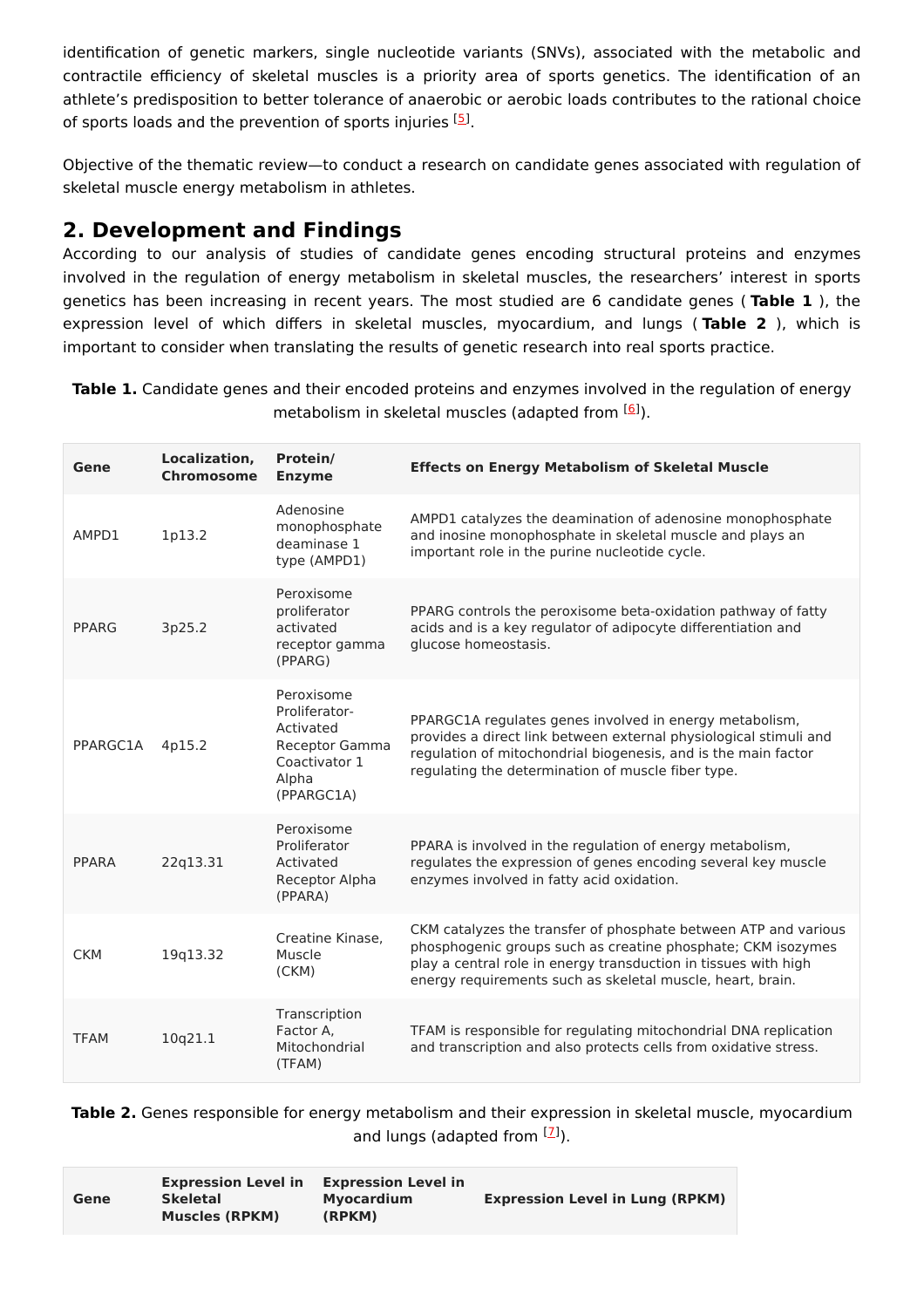| Gene         | <b>Expression Level in</b><br><b>Skeletal</b><br><b>Muscles (RPKM)</b> | <b>Expression Level in</b><br><b>Myocardium</b><br>(RPKM) | <b>Expression Level in Lung (RPKM)</b> |
|--------------|------------------------------------------------------------------------|-----------------------------------------------------------|----------------------------------------|
| AMPD1        | 225.7                                                                  | 0.023                                                     | 0.363                                  |
| PPARG        | 2.097                                                                  | 4.716                                                     | 19.45                                  |
| PPARGC1A     | 11.02                                                                  | 9.406                                                     | 3.292                                  |
| <b>PPARA</b> | 12.34                                                                  | 7.889                                                     | 5.624                                  |
| <b>CKM</b>   | 25890.0                                                                | 2987                                                      | 4.667                                  |
| <b>TFAM</b>  | 6.0                                                                    | 4.754                                                     | 9.471                                  |

High expression of PPARGC1A is noted in metabolically active tissues with many mitochondria and oxidative phosphorylation, such as heart and skeletal muscle ( **Table 2** ).

SNVs are described in the coding region of the PPARGC1A gene, which are associated with muscle energy metabolism. SNV C23815662T (rs8192678) leads to the replacement of glycine with serine (Gly482Ser), which has a functional significance in the adaptation of skeletal muscles to physical stress [\[8](#page-3-0)][\[9](#page-3-1)][\[10](#page-3-2)][\[11](#page-3-3)]. There is evidence that this SNV is associated with changes in blood lipids and insulin sensitivity. Carriers of Ser have a higher level of low density lipoproteins in the blood serum and higher insulin resistance compared to carriers of Gly, as well as reduced energy metabolism of skeletal muscles [\[12](#page-3-4)][\[13](#page-3-5)].

Studies have shown that the PPARGC1A gene plays an important part in maintaining the expression of mitochondrial metabolic and antioxidant enzymes in skeletal muscles and affects training-induced adaptation of mitochondrial proteins in skeletal muscles. Regular aerobic exercises increase the expression/activity of membrane transporters and mitochondrial metabolic enzymes, and increase capillarization in skeletal muscles, altogether increasing the oxidative capacity of muscle fibres and the ability of myocytes to oxidize carbohydrates and fatty acids. This increases the expression of antioxidant defense enzymes <a>[[14\]](#page-3-6)</a>, potentially providing better protection against reactive oxygen species in skeletal muscles.

#### **3. Conclusions**

Possible, identification of genetic biomarkers associated with the regulation of energy metabolism in skeletal muscles in athletes may help sports physicians and coaches develop personalized strategies for selecting children, teenagers and young adults for endurance, strength and speed sports. However, the multifactorial aspect of sport performances, including impact of genetics, epigenetics, environment (training, resting, nutrition, psycho-emotional status and etc.), is important for personalized strategies for selecting of athletes. This approach could improve sports performance and reduce the risk of sports injuries to the musculoskeletal system.

#### **References**

- <span id="page-2-0"></span>1. Balberova, O.V.; Sidorkina, E.G.; Koshkina, K.S.; Plachy, J.K.; Bykov, E.V. Model characteristics of competition performance in terms of atletes, functional fitness. Sci. Educ. Today 2021, 3, 161–176.
- <span id="page-2-1"></span>2. Kryazhev, V.D.; Kryazheva, S.V.; Alenurov, E.A.; Bokova, L.V. Competitive and training areas in cyclical locomotion at top-qualified athletes. Sci. Lett. P.F. Lesgaft Univ. 2020, 10, 205–213.
- <span id="page-2-2"></span>3. Hargreaves, M.; Spriet, L.L. Skeletal muscle energy metabolism during exercise. Nat. Metab. 2020, 2, 817–828.
- <span id="page-2-3"></span>4. Baker, S.; Mc Cormick, M.C.; Robergs, R.A. Interaction among Skeletal Muscle Metabolic Energy Systems during Intense Exercise. J. Nutr. Metab. 2010, 2010, 905612.
- <span id="page-2-4"></span>5. Balberova, O.V. Candidate genes and single-nucleotide gene variants associated with muscle and tendon injuries in cyclic sports athletes. Pers. Psychiatry Neurol. 2021, 1, 64–72.
- <span id="page-2-5"></span>6. GeneCards: The Human Gene Database. Available online: https://www.genecards.org/ (accessed on 20 August 2021).
- <span id="page-2-6"></span>7. GTEx Portal. Available online: https://www.gtexportal.org/ (accessed on 28 August 2021).